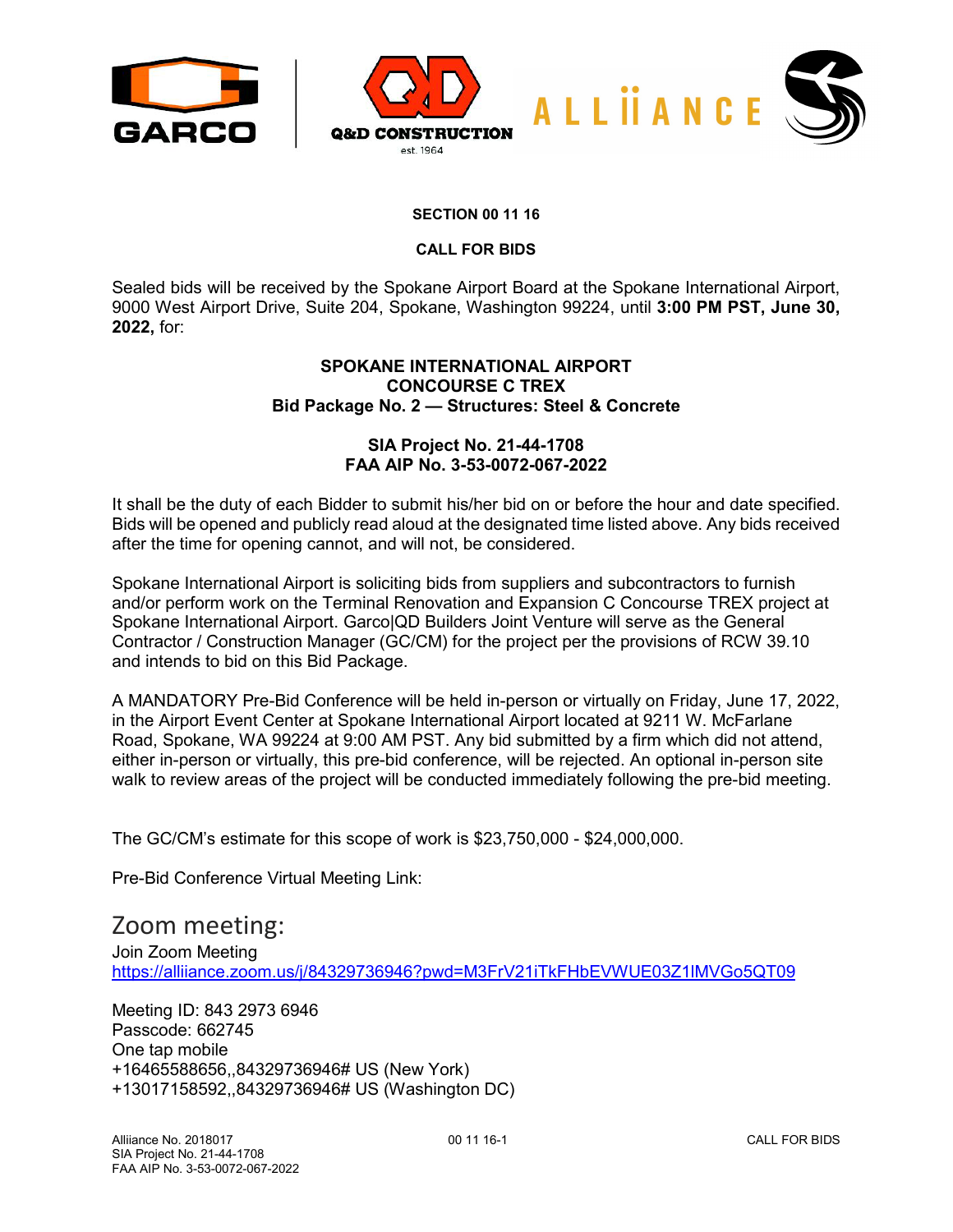Dial by your location +1 646 558 8656 US (New York) +1 301 715 8592 US (Washington DC) +1 312 626 6799 US (Chicago) +1 669 900 6833 US (San Jose) +1 253 215 8782 US (Tacoma) +1 346 248 7799 US (Houston) Meeting ID: 843 2973 6946 Find your local number:<https://alliiance.zoom.us/u/kGP4ebLl8>

The general nature of the Work is as follows:

The Work to be completed consists of concrete footings, foundations, slab on grade (SOG), slab on metal deck (SOMD), PCC paving, structural steel, metal decking, and selective demolition for the Concourse C TREX project.

Contract Documents are available at Abadan Reprographics and Spokane Regional Plan Center no later than Tuesday, June 14, 2022. Documents can be viewed and/or purchased online. The plan holders List is also available at the respective websites listed above. All addenda will be issued through email by the plan centers. Bidders must register online to be placed on the plan holders List and to receive automatic e-mail notification of addenda. Abadan Reprographics & Imaging, 603 East Second Avenue, Spokane, WA 99202 (Phone: 509-747-2964) should be contacted with website and plan ordering questions. Questions during the bid period and inquiries regarding bid results (after bid opening) should be directed to the architect, Tom Hysell and Joe Simma, [thysell@alliiance.us](mailto:thysell@alliiance.us) and [jsimma@alliiance.us](mailto:jsimma@alliiance.us) (email both individuals).

A Subcontract agreement according to the General Conditions, Supplementary Conditions, and Addendums (if applicable) shall be signed prior to work commencing. Each bid must be accompanied by a cashier's check or surety bid bond, in an amount of not less than five percent (5%) of the total bid for all bid schedules (including sales tax). A performance bond, payment bond, and liability insurance in accordance with the contract documents will be required for the Contract. This is a prevailing/Davis Bacon wage project per applicable State and Federal Law.

The Spokane Airport Board reserves the right to reject any and all bids, to waive any informality, to accept any alternate bids, and to make such award that it deems to be in the best interest of the Airport pursuant to the terms of the Instruction to Bidders and General Conditions. The contract will be awarded to the lowest responsive and responsible bidder. All bidders are cautioned to be aware of the requirement to have their bids considered responsive.

The Spokane Airport Board, in accordance with the provisions of Title VI of the Civil Rights Act of 1964 (78 Stat. 252, 42 USC §§ 2000d to 2000d-4) and the Regulations, hereby notifies all bidders or offerors that it will affirmatively ensure that any contract entered into pursuant to this advertisement, disadvantaged business enterprises will be afforded full and fair opportunity to submit bids in response to this invitation and will not be discriminated against on the grounds of race, color, or national origin in consideration for an award.

Garco|QD and the Spokane International Airport is an Equal Opportunity Employer and encourages Women, Minority, Disadvantaged Business Enterprises and small businesses to participate in the competitive bidding process.